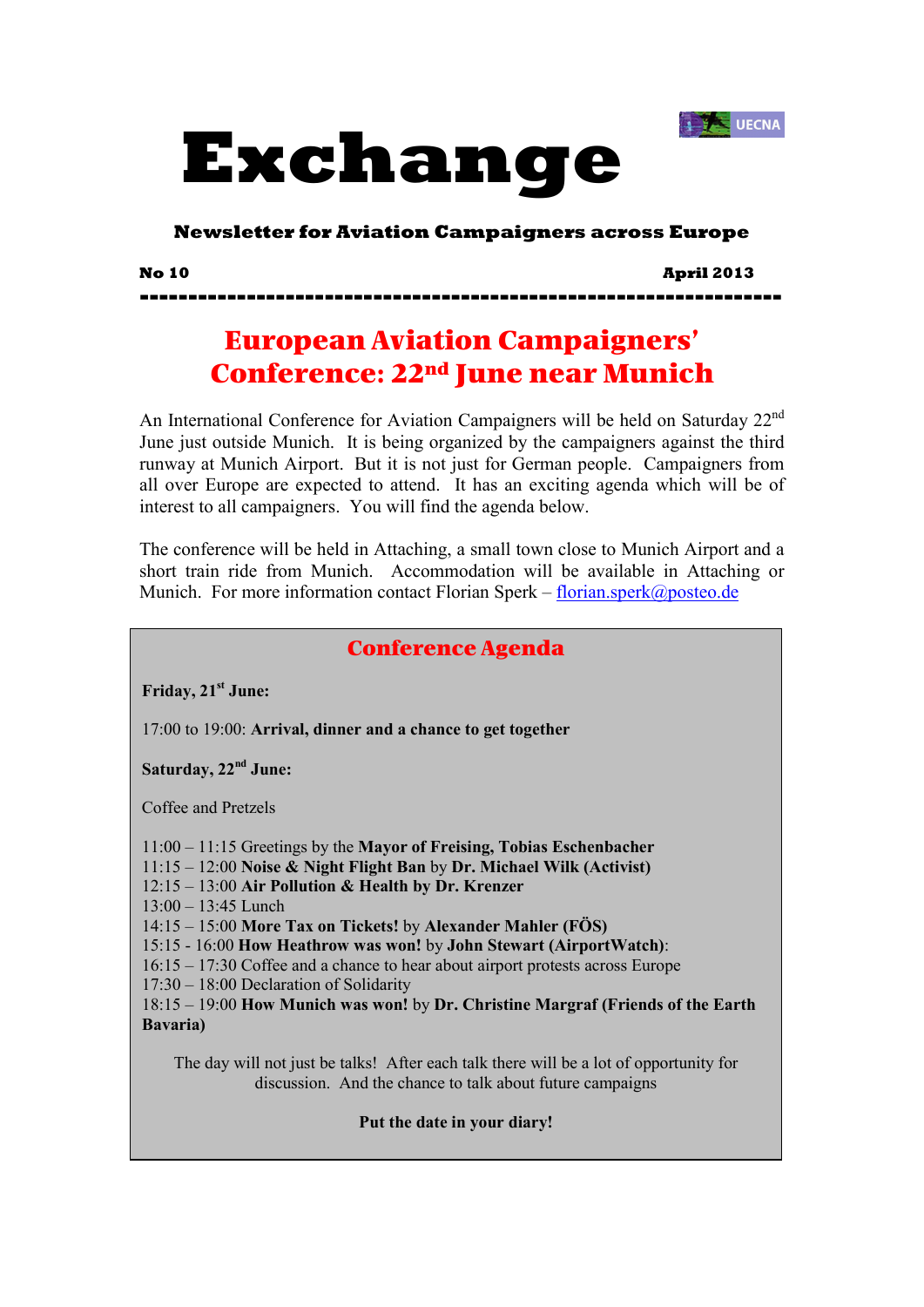## Nantes Campaigners aim for 100,000 at Protest

The campaigners against the planned new airport at Notre-Dames-des-Landes, outside Nantes in South West France, are aiming to attract 100,000 people to their protest on 11<sup>th</sup> May. This would make it almost certainly the biggest protest ever seen against airport expansion in Europe.

### **This would make it almost certainly the biggest-ever protest seen against airport expansion in the history of Europe.**

Last November a huge protest attracted 40,000 people. On  $11^{th}$  May coaches of people from all over Europe are expected to attend the protest. Campaigners will be asked to form a human chain around the area of the proposed airport. For further information contact www.chaine-humainestop-aeroport.org/fr/contact.htlm



organisation: coordination des opposants



## Frankfurt Protest has lasted 18 months

It is 18 months since the fourth runway was opened by Angela Merkel in Frankfurt. Virtually every Monday night since then up to 5,000 people have occupied the terminal in protest against the impact of the new runway on residents. They have already toppled the Mayor of Frankfurt. They now aim to influence the elections later this year when the German people go to the polls to elect both national government and regional governments. Their demand remains the same: *Die bahn muss weg* (the runway must go).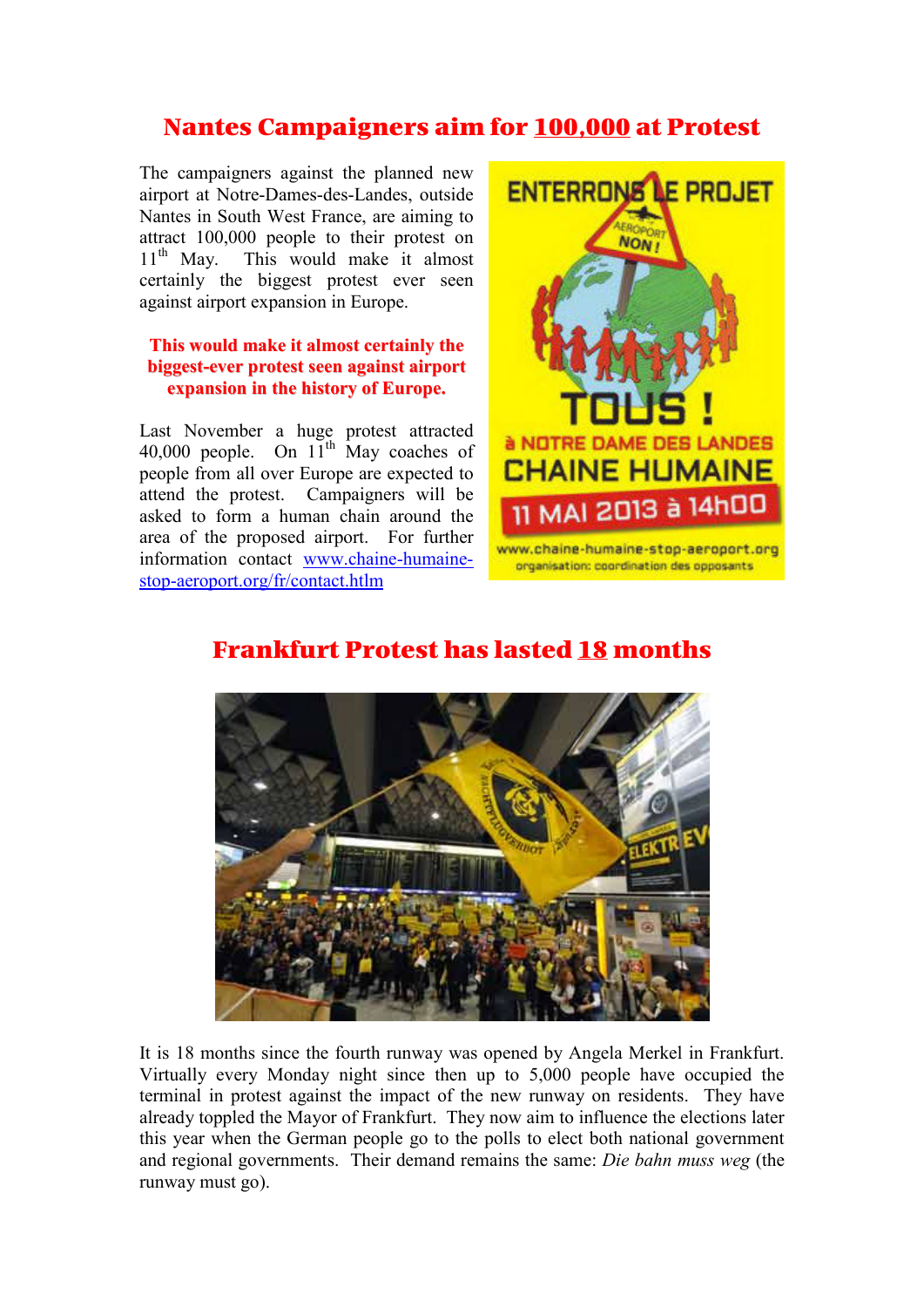### Ban Night Flights!



For most people living under a flight path night flights are the biggest problem. Some airports in Europe have restrictions on night flights. Other airports, like Charles de Gaulle, have no restrictions. At its Annual Meeting in Brussels at the end of March UECNA members decided that a campaign to ban night flights at European airports would be their main priority this year. Over the next few months UECNA will be producing a lot of information about night flights. This information will be made available to campaigners across Europe. UECNA will also be publishing a petition. And, of course, there will be an opportunity to talk about a night flights campaign at the European Conference in Munich in June.

**Please let us know if you or your organisation would be interested in taking part in a Europe-wide campaign to ban night flights?** 

**Email johnstewart2@btconect.com**